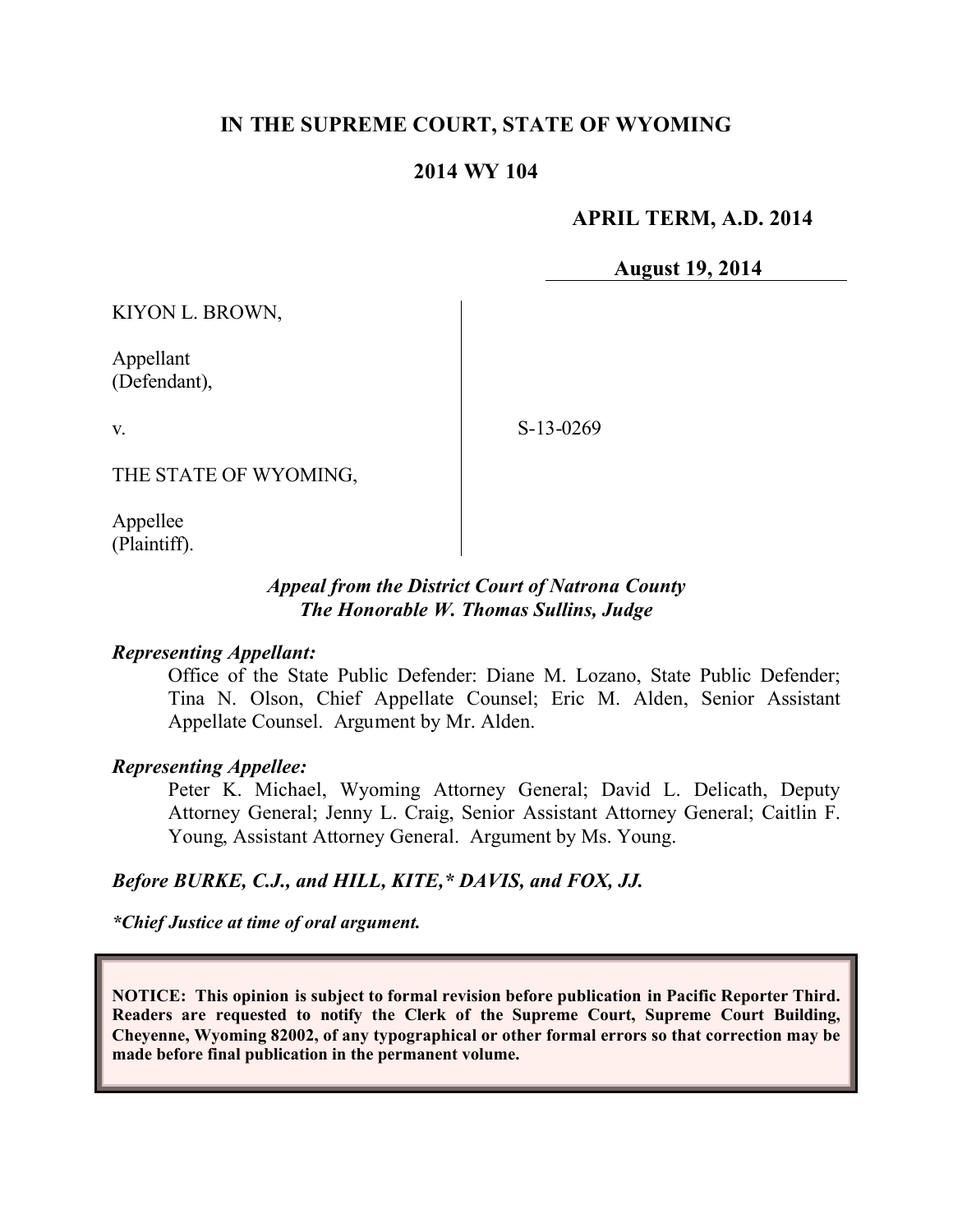## **FOX, Justice.**

[¶1] A jury convicted Appellant Kiyon L. Brown of aggravated battery in violation of Wyo. Stat. Ann. § 6-2-502(a)(i) (LexisNexis 2013), arising from an altercation with his girlfriend and his girlfriend's sister. Mr. Brown appeals his conviction, claiming that the evidence failed to establish that the victim suffered serious bodily injury, that the jury was given inadequate instructions on the theory of self-defense, and that he was denied due process of law due to prosecutorial misconduct during the trial. We affirm.

#### *ISSUES*

[¶2] 1. Was there sufficient evidence to establish that the victim suffered serious bodily injury?

2. Was the jury adequately instructed on the theory of self-defense?

3. Did the prosecutor's attempt to elicit sympathy for the victim constitute prosecutorial misconduct that denied Mr. Brown due process of law?

# *FACTS*

[¶3] Kiyon L. Brown lived in Casper, Wyoming, where he shared an apartment with his girlfriend, Jeannie Jacobsen, and her daughter. Ms. Jacobsen's mother passed away, and the family had a wake for her on January 25, 2013. As a result, numerous family members, including Ms. Jacobsen's sister, Kimberlin Otto, came to stay with Ms. Jacobsen and Mr. Brown.

[¶4] Tensions rose between Ms. Jacobsen and Mr. Brown throughout the day of the wake, but came to a head that night and early the next morning. After the wake, Ms. Jacobsen contacted Mr. Brown to obtain his key to the apartment, having forgotten her own. When Ms. Jacobsen went to retrieve the key from Mr. Brown, she informed him that she did not want him to return to their shared apartment that night. After settling family members in at the apartment, Ms. Jacobsen then went to a local bar with family and friends. Mr. Brown later returned to the apartment where Ms. Otto and a number of children had remained. Later that night or in the early hours of the next morning, Ms. Jacobsen returned to the apartment. Mr. Brown confronted her at the door and the two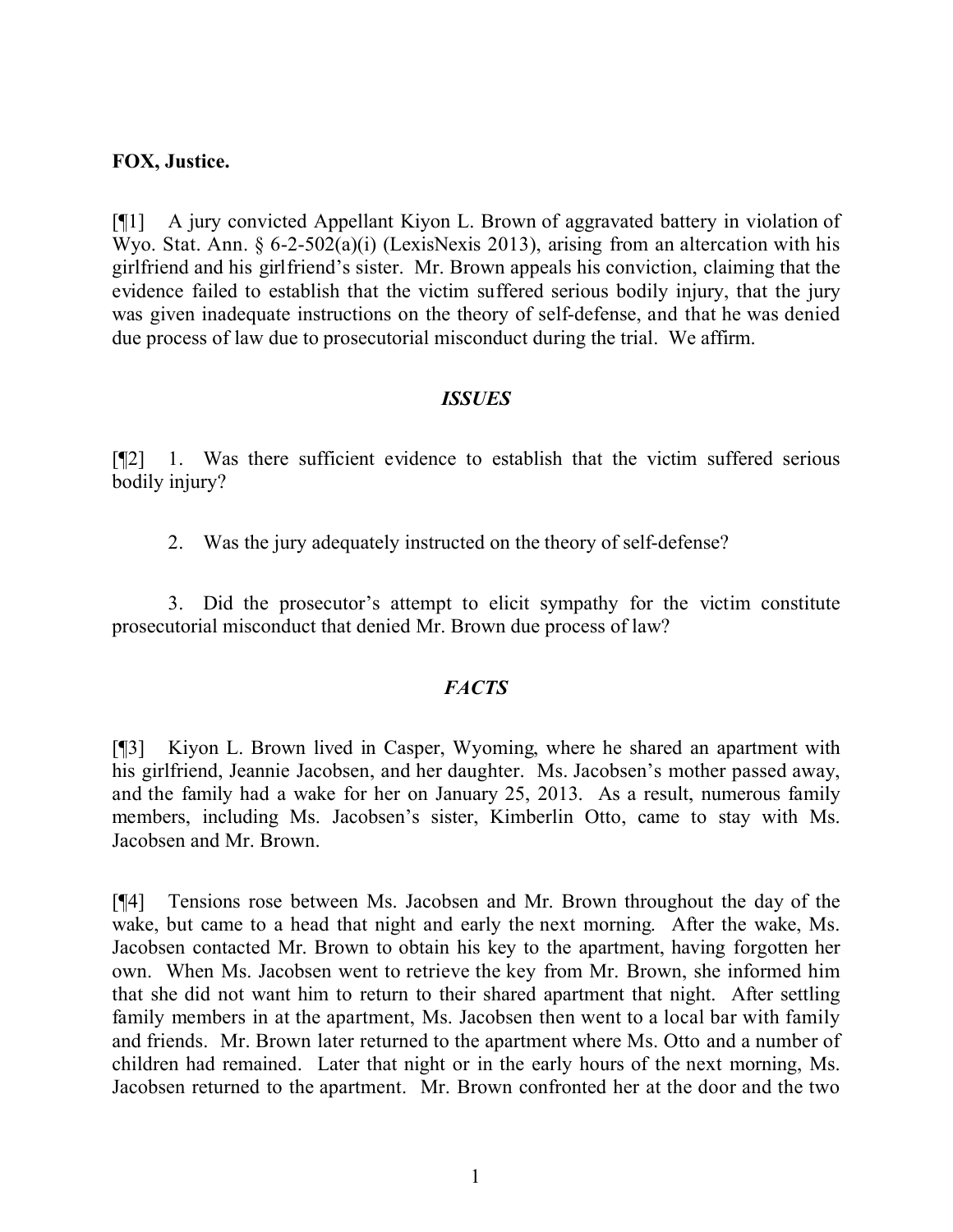moved into the kitchen. The testimony begins to diverge at this point. Mr. Brown alleges that Ms. Jacobsen punched him in the chest with his key. Ms. Jacobsen, however, testified that she did not, at any time, hit Mr. Brown, and that he grabbed her by the throat while confronting her in the kitchen. Ms. Jacobsen's daughter awoke, and frightened by the scene in the kitchen, woke Ms. Otto. Ms. Otto rose from bed and went to the kitchen telling the parties to stop fighting as there were children present. Ms. Jacobsen and Mr. Brown then separated.

[¶5] Mr. Brown returned to the bedroom while Ms. Jacobsen lay down with her daughter in the living room. Mr. Brown rose from bed and again began to quarrel with Ms. Jacobsen, demanding that she return his key. Ms. Jacobsen went into the bathroom where she placed the key in her bra. Mr. Brown followed Ms. Jacobsen into the bathroom where Mr. Brown claims he attempted to reach for the key. Ms. Otto testified, however, that she saw Mr. Brown's hand closed in a fist appearing as though he was about to strike Ms. Jacobsen. Entering the bathroom, Ms. Otto jumped on Mr. Brown to prevent him from hitting Ms. Jacobsen, pulling him to the floor. Arising, Mr. Brown began to hit Ms. Otto. He then turned to Ms. Jacobsen, who had fallen in the bathtub during the melee, and struck her, breaking her jaw in two places.

[¶6] Mr. Brown was charged with one count of aggravated battery in violation of Wyo. Stat. Ann.  $\delta$  6-2-502(a)(i) as a result of his blow to Ms. Jacobsen. He was also charged with one count of misdemeanor battery in violation of Wyo. Stat. Ann. § 6-2-501(b), (d)  $(Lexi sNexi s 2013)^1$  for striking Ms. Otto.

[¶7] A jury convicted Mr. Brown of aggravated battery in violation of Wyo. Stat. Ann. § 6-2-502(a)(i) and acquitted Mr. Brown on the charge of misdemeanor battery (of the sister) in violation of  $\S$  6-2-501(b), (d). Mr. Brown then filed a motion for a new trial which the district court denied. Mr. Brown's timely appeal followed.

# *DISCUSSION*

# *I. Was there sufficient evidence establishing that the victim suffered serious bodily injury?*

[¶8] When reviewing a claim of insufficient evidence,

 <sup>1</sup> Originally, Mr. Brown was charged under Wyo. Stat. Ann. § 6-2-501(b), (c) (LexisNexis 2013), but the information was later amended to reflect that Mr. Brown was charged pursuant to Wyo. Stat. Ann. § 6-2-501(b), (d).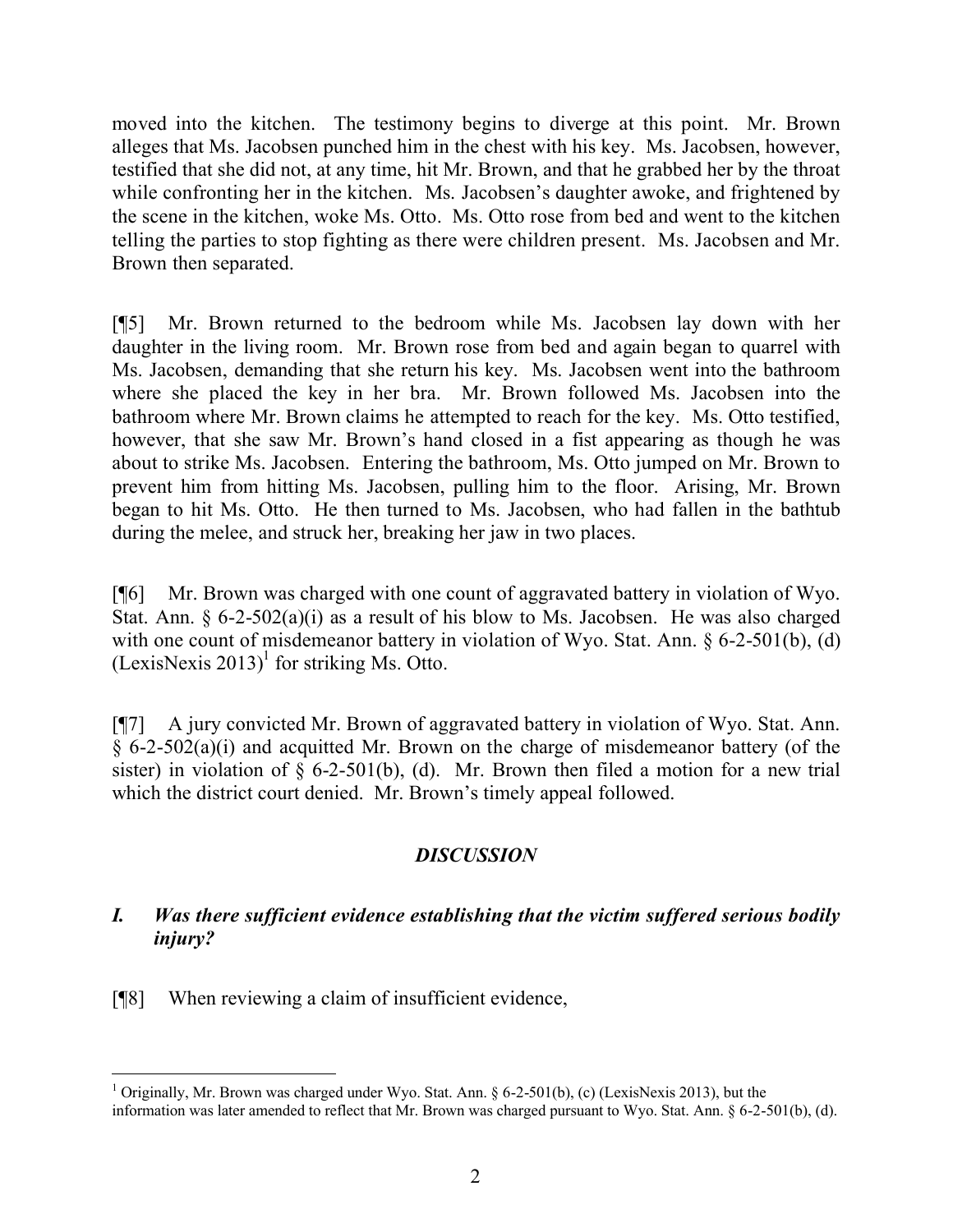we review that evidence with the assumption that the evidence of the prevailing party is true, disregard the evidence favoring the unsuccessful party, and give the prevailing party the benefit of every favorable inference that we may reasonably draw from the evidence. We will not reweigh the evidence nor will we re-examine the credibility of the witnesses.

*Mendoza v. State*, 2007 WY 26, ¶ 3, 151 P.3d 1112, 1113 (Wyo. 2007) (quoting *Perritt v. State*, 2005 WY 121, ¶ 9, 120 P.3d 181, 186 (Wyo. 2005)).

[ $[$ [9] Wyo. Stat. Ann. § 6-2-502(a)(i) states, "A person is guilty of aggravated assault and battery if he: . . . Causes or attempts to cause serious bodily injury to another intentionally, knowingly or recklessly under circumstances manifesting extreme indifference to the value of human life." "Serious bodily injury" is defined as a "bodily injury which creates a substantial risk of death or which causes miscarriage, severe disfigurement or protracted loss or impairment of the function of any bodily member or organ." Wyo. Stat. Ann. § 6-1-104(a)(x) (LexisNexis 2013). Mr. Brown argues that the jury was required to unanimously agree on which theory of "serious bodily injury" it relied upon to convict him, and because the jury failed to specify which alternative it relied upon, the State was required to prove each theory separately. As the State failed to establish each of the separate theories of "serious bodily injury," Mr. Brown argues that the verdict must be set aside in accordance with *Tanner v. State*, 2002 WY 170, ¶ 8, 57 P.3d 1242, 1244 (Wyo. 2002).

[¶10] Mr. Brown misapprehends the meaning of *Tanner*. In *Tanner*, the jury was instructed that in order to judge Tanner guilty of burglary, the jury had to find, among other elements, that Tanner acted with "intent to commit larceny or a felony therein." *Tanner*, 2002 WY 170, ¶ 9, 57 P.3d at 1245. The jury then entered a general verdict convicting Tanner, but failing to specify which grounds, intent to commit larceny or intent to commit a felony, it relied upon to come to its decision. *Id.* at 13, at 1246. We found that because the alternative theories were elements of the crime, the prosecution had the burden to prove, beyond a reasonable doubt, both that Tanner intended to commit larceny and that he intended to commit a felony when a general verdict was returned. *Id.* at ¶ 11, at 1245. The prosecution only presented evidence that Tanner intended to commit larceny, failing to prove that Tanner intended to commit a felony as well. *Id.* at ¶ 16, at 1247. As a result, we reversed Tanner's conviction.

[¶11] In *Miller v. State*, 2006 WY 17, 127 P.3d 793 (Wyo. 2006), we distinguished *Tanner*. In that case, the jury was instructed that to find Miller guilty, it had to determine that Miller "delivered methamphetamine to another individual." *Miller*, 2006 WY 17,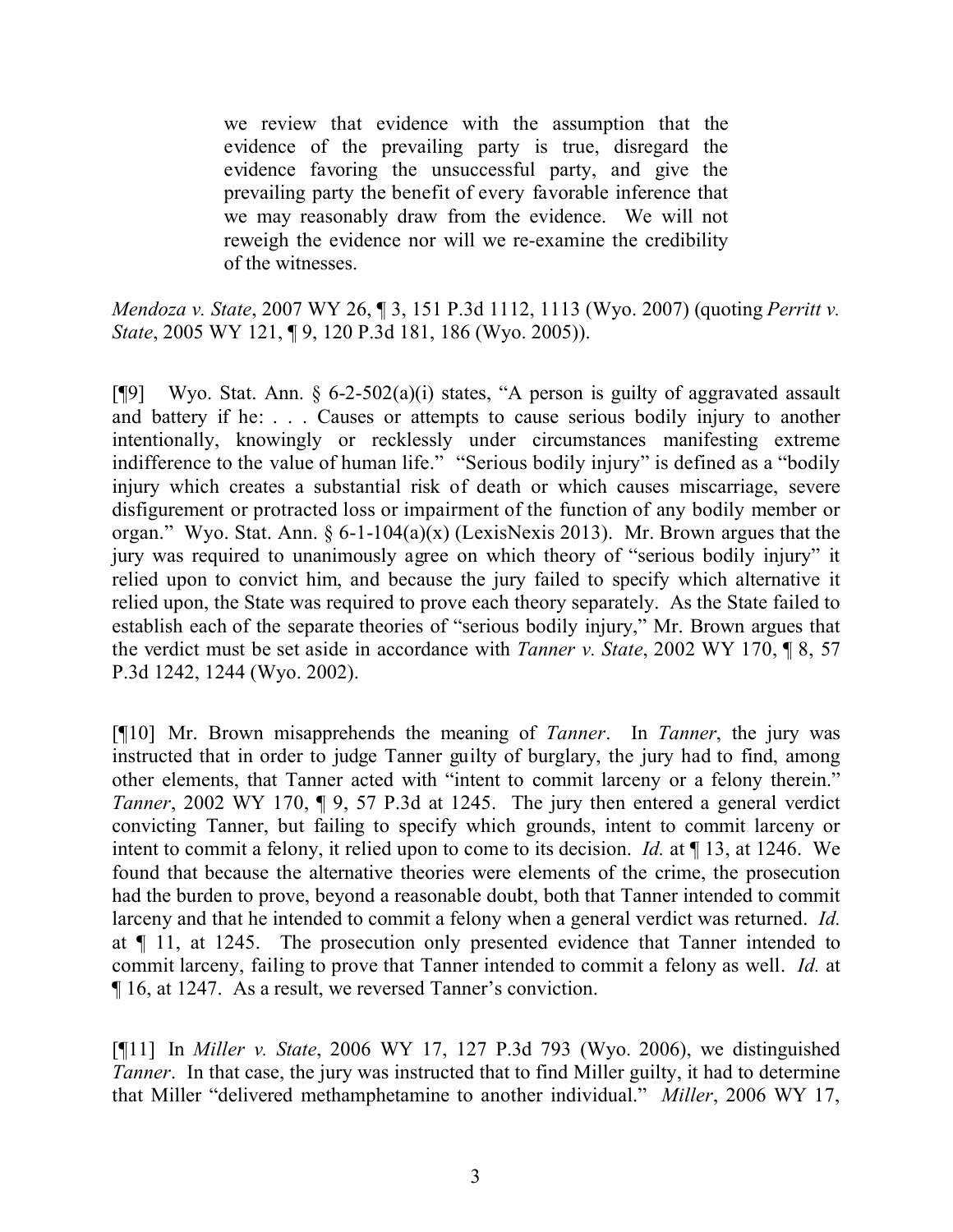¶ 23, 127 P.3d at 799. The district court then went on to instruct the jury on the definition of "deliver," which means, "actual, constructive, or attempted transfer from one person to another of a controlled substance." *Id.* Miller argued that the instruction defining "deliver" presented an alternative instruction, analogous to "the principles espoused in *Bush v. State*, 908 P.2d 963 (Wyo. 1995)" and its progeny, including *Tanner*. *Id.* at  $\sqrt{24}$ , at 799. We rejected Miller's argument, finding that the instruction only served to define the term "deliver" and did not effectively charge an alternative ground for conviction, as was the case in *Bush* and *Tanner*. *Id.* at ¶ 26, at 800; *see also Anderson v. State*, 2014 WY 74, ¶¶ 35-37, 327 P.3d 89, 99 (Wyo. 2014).

[¶12] In this case, as in *Miller*, Mr. Brown challenges alternatives in a definition, as opposed to alternative elements. The district court instructed the jury that to find Mr. Brown guilty, it was required to determine that the prosecution had proven, beyond a reasonable doubt, that:

- 1. On or about the  $26<sup>th</sup>$  day of January, 2013;
- 2. In Natrona County, Wyoming;
- 3. The Defendant, Kiyon L. Brown;
- 4. Intentionally or knowingly;

5. Caused serious bodily injury to another person, Jeannie Jacobsen, or attempted to cause serious bodily injury to another person, Jeannie Jacobsen.[2]

The district court went on to define "serious bodily injury" as "bodily injury which creates a substantial risk of death or which causes miscarriage, severe disfigurement or protracted loss or impairment of the function of any bodily member or organ." As in *Miller*, the elements instruction "did not contain alternative elements upon which [Mr. Brown's] convictions could be based." *Miller*, 2006 WY 17, ¶ 26, 127 P.3d at 800. The instruction addressing "serious bodily injury" only served to define one of the terms

<sup>&</sup>lt;sup>2</sup> The verdict form provided two alternatives: (1) that Mr. Brown caused serious bodily injury; and/or (2) that Mr. Brown attempted to cause serious bodily injury. The jury convicted Mr. Brown of causing serious bodily injury, but found that Mr. Brown did not attempt to cause serious bodily injury. The district court also instructed the jury on the two alternative theories, stating, "Because you are being asked to consider these alternative theories propounded by the State, it is a requirement of the law that to convict [Mr. Brown] you must agree unanimously on the basis for a conviction."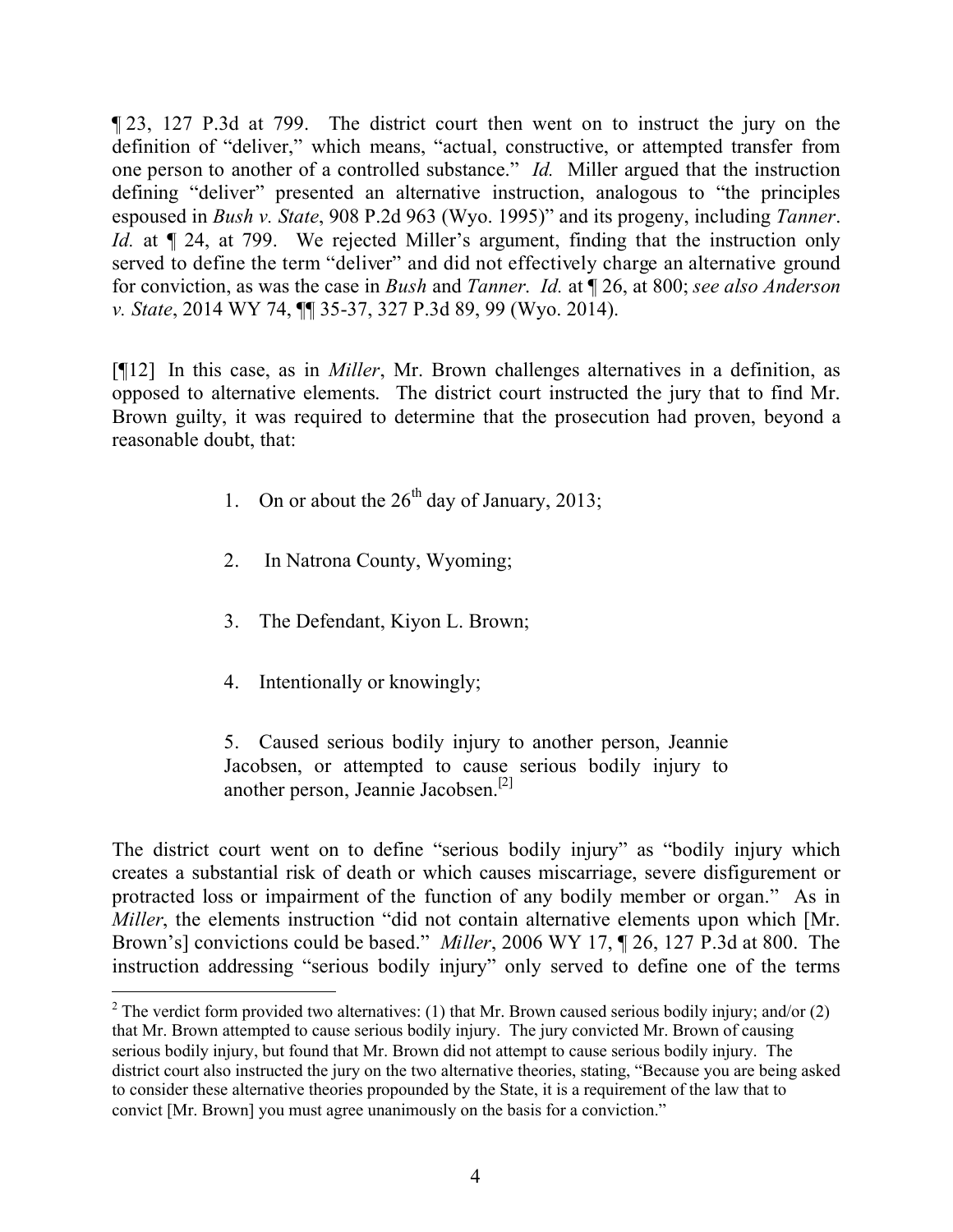included in the elements, nothing more. As a result, *Tanner* is inapplicable to the instructions given in this case.

[¶13] Review of the record demonstrates that the State provided extensive evidence establishing that Mr. Brown caused Ms. Jacobsen serious bodily injury as defined by statute. Ms. Jacobsen suffered a broken jaw, and in previous cases, we have upheld the determinations of juries that a broken jaw constitutes serious bodily injury. *O'Brien v. State*, 2002 WY 63, ¶ 25, 45 P.3d 225, 234 (Wyo. 2002); *Trujillo v. State*, 750 P.2d 1334, 1338 (Wyo. 1988). The prosecution also presented testimony that Ms. Jacobsen suffered from scarring and an uneven bite as a result of the injury. Ms. Jacobsen testified that she now has difficulty eating and drinking because of the numbness in her mouth caused by the injury. Finally, the prosecution elicited medical testimony that complications from the broken jaw had the potential to cause blockages to Ms. Jacobsen's airway, and that there was a protracted loss of use of the jaw until it was fully healed. Based on this evidence, the jury could have determined, beyond a reasonable doubt, that Mr. Brown was guilty of the crime for which he was convicted. "We will not second-guess the jury's guilty verdict." *Miller*, 2006 WY 17, ¶ 27, 127 P.3d at 800.

# *II. Was the jury adequately instructed on the theory of self-defense?*

[¶14] In reviewing jury instructions, we provide the district court with wide latitude in its decisions. *Ewing v. State*, 2007 WY 78, ¶ 8, 157 P.3d 943, 945 (Wyo. 2007) (citing *Wilson v. State*, 14 P.3d 912, 915 (Wyo. 2000)). "We will not find reversible error in a trial court's instructions to the jury unless the instructions do not correctly state the law, or the instructions, taken as a whole, do not sufficiently cover the issues presented at trial." *Id.* (citing *Seymore v. State*, 2007 WY 32, ¶ 9, 152 P.3d 401, 404 (Wyo. 2007)).

[¶15] Mr. Brown argues that the district court failed to adequately instruct the jury on the theory of self-defense. In making this contention, Mr. Brown cites to our recent decision in *Drennen v. State*, 2013 WY 118, 311 P.3d 116 (Wyo. 2013). *Drennen* addressed the theory of self-defense in the context of a homicide. 2013 WY 118, ¶¶ 22- 39, 311 P.3d at 124-130. It also provided direction to lower courts concerning the instructions that should be given when self-defense is asserted. *Id.* Mr. Brown failed to address this issue with the district court, and instead raises the argument for the first time on appeal.

> This Court generally does not consider issues raised for the first time on appeal. . . . "Our rule is that in the absence of fundamental error affecting a substantial right of the appellant an issue raised for the first time on appeal will not be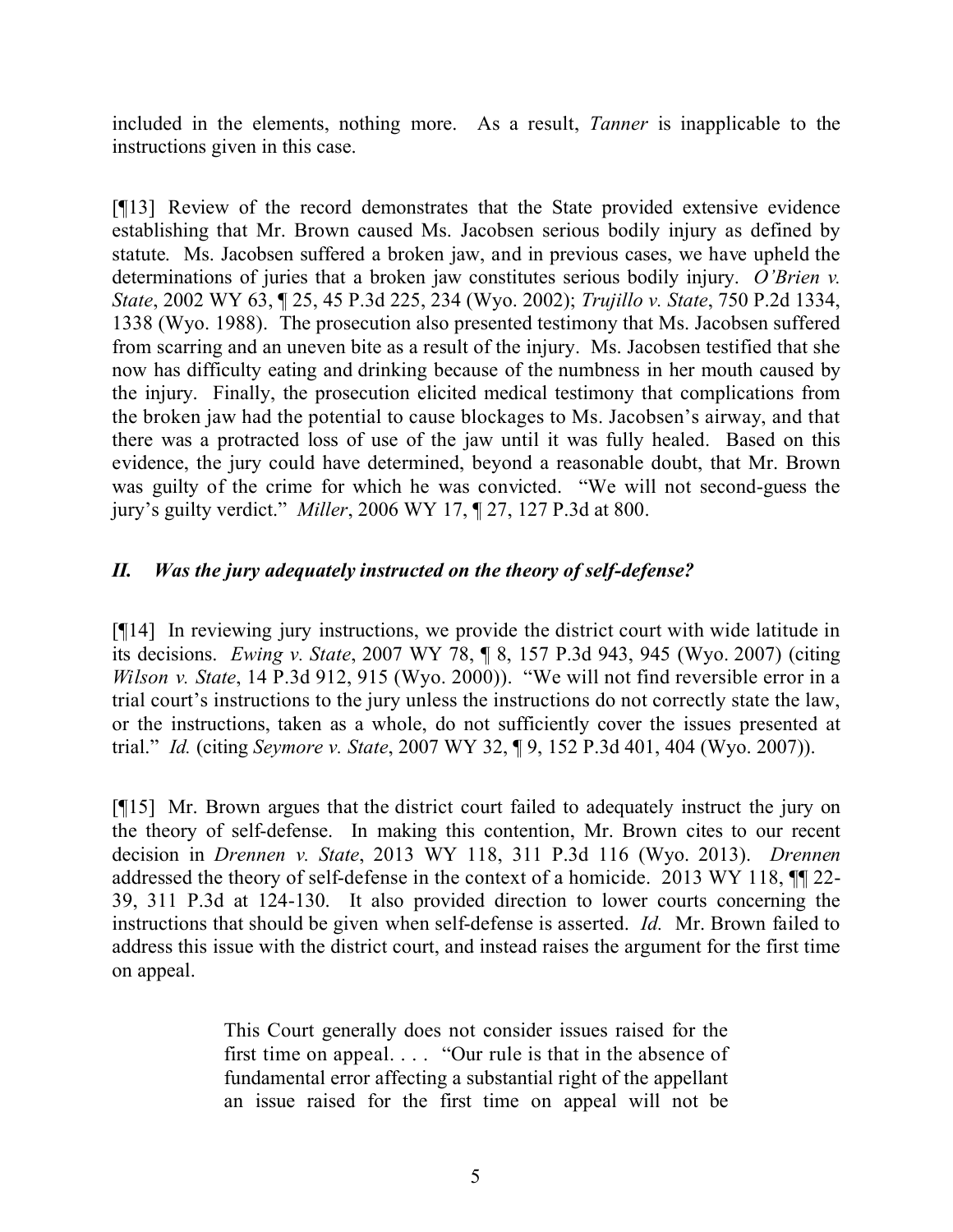considered." *Davis v. State*, 859 P.2d 89, 94 (Wyo. 1993). We review those claims not objected to at trial and raised for the first time on appeal for plain error.

*Belden v. State*, 2003 WY 89, ¶ 55, 73 P.3d 1041, 1090 (Wyo. 2003) (some citations omitted). Mr. Brown argues that *Drennen* had not yet been published at the time of the trial or when the motion for a new trial was filed. Thus, there was no opportunity to bring the *Drennen* decision to the trial court's attention. In fact, the decision was released two weeks before the October 14, 2013 hearing on Mr. Brown's motion for a new trial. *See Drennen*, 2013 WY 118, 311 P.3d at 116 (published October 1, 2013). Mr. Brown had two weeks to amend his motion for a new trial to encompass the relevant portions of *Drennen*. He also had the opportunity to address *Drennen* at oral argument. He failed to do so. As a result, we review his claim for plain error.

[¶16] The district court adequately instructed the jury on self-defense with regard to Ms. Jacobsen.<sup>3</sup> In *Drennen*, we provided step-by-step directions on how the theory of selfdefense should be presented to a jury. *Drennen*, 2013 WY 118, ¶ 39, 311 P.3d at 129. A defendant must first present a prima facie case of each element of the affirmative defense before the jury is instructed on the theory, including that the victim acted as the aggressor. *Id.* Only then does the burden shift to the State to prove that a defendant was not acting in self-defense. *Id.*

[¶17] There is no factual basis to find that Ms. Jacobsen acted as the aggressor during the altercation that gave rise to the charge of aggravated battery. Testimony elicited at trial demonstrates that Ms. Jacobsen *may* have punched Mr. Brown in the chest with a key while they were arguing in the kitchen of their shared apartment, but following this confrontation, the parties clearly separated and no further violence was done during the kitchen exchange. It was the subsequent bathroom altercation that led to the charge of aggravated battery against Mr. Brown. Mr. Brown presented no evidence that Ms. Jacobsen was the aggressor. In fact, Mr. Brown admitted that *he* followed Ms. Jacobsen into the bathroom, and that she committed no aggression toward him during that time. Mr. Brown was not entitled to a self-defense jury instruction concerning Ms. Jacobsen as he failed to present a prima facie case that she acted as the aggressor during the bathroom confrontation.<sup>4</sup> The district court did not commit plain error when it instructed the jury.

<sup>&</sup>lt;sup>3</sup> While with respect to Ms. Otto, the evidence did warrant an instruction on the definition of "aggressor" pursuant to *Drennen*, Mr. Brown was acquitted on that charge. Thus, the instructions with respect to Ms. Otto are irrelevant to our current analysis.

<sup>4</sup> Confusingly, Mr. Brown alleges that the district court erred when it failed to include a definition of "aggressor" in the jury instructions; however, in the next paragraph Mr. Brown argues, "there is no reason to confuse a jury with instructions about aggressors."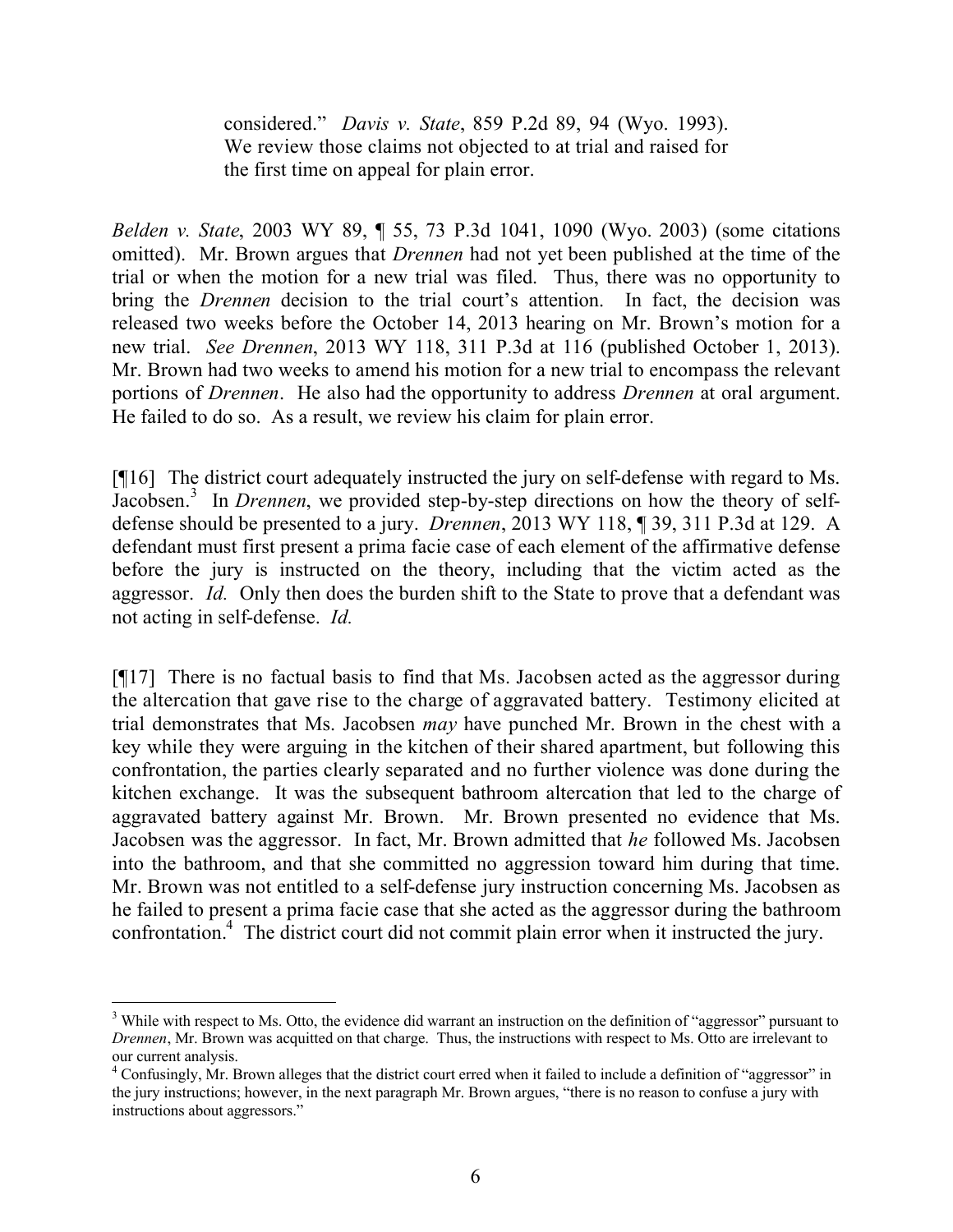# *III. Did the prosecutor's attempt to elicit sympathy for the victim constitute prosecutorial misconduct that denied Mr. Brown due process of law?*

[¶18] Mr. Brown argues that the prosecutor committed misconduct when he asked the jury to "imagine" themselves in the position of Ms. Jacobsen. Again, Mr. Brown raises this issue for the first time on appeal. (In his motion for a new trial, Mr. Brown alleged prosecutorial misconduct, but for another reason. There, Mr. Brown argued that the prosecutor played on the jury's sympathy by injecting the issue of domestic violence into the case.) Mr. Brown failed to address the "golden rule" argument<sup>5</sup> with the district court that he now presents on appeal. "Our rule is that in the absence of fundamental error affecting a substantial right of the appellant an issue raised for the first time on appeal will not be considered." *Belden*, 2003 WY 89, ¶ 55, 73 P.3d at 1090 (quoting *Davis v. State*, 859 P.2d 89, 94 (Wyo. 1993)). However, "[p]rosecutorial misconduct implicates the right to a fair trial and, as a consequence, due process of law." *Solis v. State*, 2013 WY 152, ¶ 42, 315 P.3d 622, 632 (Wyo. 2013) (citing *Donnelly v. DeChristoforo*, 416 U.S. 637, 643, 94 S.Ct. 1868, 1871, 40 L.Ed.2d 431 (1974)). Violations of a defendant's Fifth Amendment right to a fair trial amount to fundamental error affecting a defendant's substantial rights. *Belden*, 2003 WY 89, ¶ 55, 73 P.3d at 1090 (citing *Davis*, 859 P.2d at 94); *Earll v. State*, 2001 WY 66, ¶ 9, 29 P.3d 787, 789 (Wyo. 2001) ("The accused's right to a fair trial is a substantial right."). It is, therefore, appropriate to consider Mr. Brown's argument raised for the first time on appeal.

[¶19] Because Mr. Brown failed to object to the prosecutor's statements throughout trial, our review is limited to a search for plain error. *Leiker v. State*, 994 P.2d 917, 918 (Wyo. 1999). The plain error standard requires a defendant to establish that a violation of an unequivocal rule of law occurred. *Montoya v. State*, 971 P.2d 134, 136 (Wyo. 1998). The record must clearly reflect the error, and the violation must result in the "abridgment of a substantial right of the [defendant] to his material prejudice." *Id.*

[¶20] "Golden rule" arguments are widely recognized as improper. *United States v. Palma*, 473 F.3d 899, 902 (8th Cir. 2007); *Grossman v. McDonough*, 466 F.3d 1325, 1348 (11th Cir. 2006); *State v. Long*, 975 A.2d 660, 677 (Conn. 2009); *Mosley v. State*, 46 So.3d 510, 520 (Fla. 2009); *Brown v. State*, 680 S.E.2d 909, 915 (S.C. 2009); *State v. Corbett*, 130 P.3d 1179, 1194-95 (Kan. 2006); *Braithwaite v. State*, 572 S.E.2d 612, 615 (Ga. 2002); *State v. Carlson*, 559 N.W.2d 802, 812 (N.D. 1997); *Puckett v. State*, 918 S.W.2d 707, 711 (Ark. 1996); *Chisolm v. State*, 529 So.2d 635, 639-40 (Miss. 1988); *Lycans v. Commonwealth*, 562 S.W.2d 303, 306 (Ky. 1978). A "golden rule" argument occurs when counsel asks jurors to place themselves in the victim's position. 75A Am.

 $\overline{a}$ <sup>5</sup> *Black's Law Dictionary* defines the "golden-rule argument" as, "A jury argument in which a lawyer asks the jurors to reach a verdict by imagining themselves or someone they care about in the place of the injured plaintiff or crime victim." *Black's Law Dictionary* 713 (8th ed. 2004).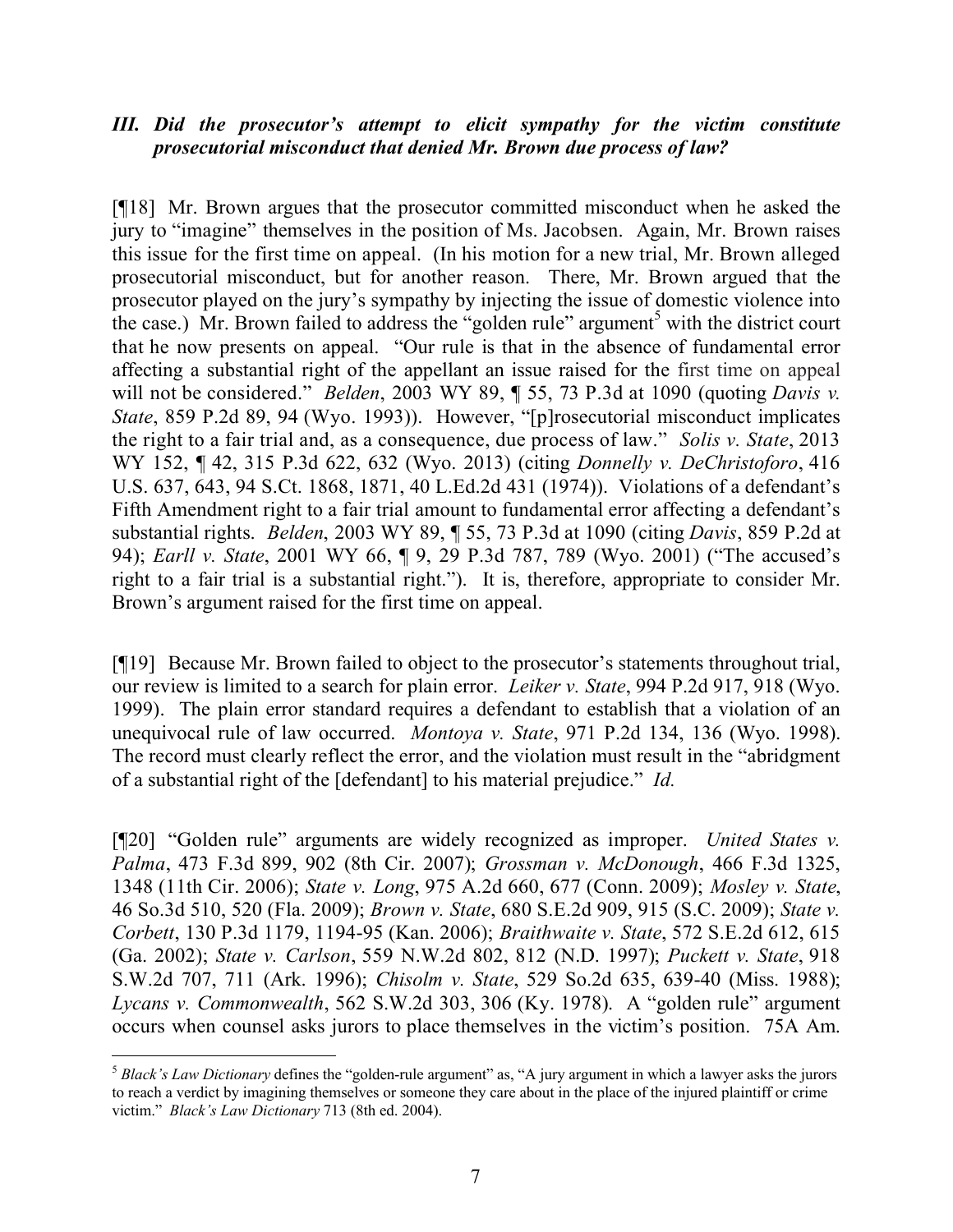Jur. *Trial* § 547 (2007). "The golden rule argument is impermissible because it tends to subvert the objectivity of the jury. It is seen as an attempt to dissuade the jurors from their duty to weigh the evidence and instead to view the case from the standpoint of a [victim]." *Puckett*, 918 S.W.2d at 711 (quoting *King v. State*, 877 S.W.2d 583, 586 (Ark. 1994) (citations omitted)).

[¶21] In both his opening and closing statements, the prosecutor repeatedly told the jurors to imagine themselves in the shoes of the victim, Ms. Jacobsen. In his opening statement, the very first sentence spoken by the prosecutor was, "Imagine you just had your mother's funeral, it's January 26th, 2013, and you date [Mr. Brown]." The prosecutor went on asking the jurors to "imagine" themselves in the position of Ms. Jacobsen several more times throughout his opening statement and continued this practice during closing statement. The prosecutor's actions were clearly improper.

[¶22] This, however, is not the end of our inquiry. We must also determine whether Mr. Brown was materially prejudiced as a result of the prosecutor's misconduct. A finding of material prejudice "is not warranted unless a reasonable probability exists that absent the error the appellant may have enjoyed a more favorable verdict." *Haynes v. State*, 2008 WY 75, ¶ 23, 186 P.3d 1204, 1210 (Wyo. 2008) (quoting *Szymanski v. State*, 2007 WY 139, ¶ 27, 166 P.3d 879, 886 (Wyo. 2007)).

> We have established the following non-exhaustive list of factors for evaluating whether material prejudice resulted: 1) the degree to which the prosecutor's remarks had a tendency to mislead the jury and prejudice the accused; 2) whether the remarks were isolated or extensive; 3) the strength of competent proof to establish guilt, absent the remarks; 4) whether the comments were deliberately placed before the jury to divert attention to extraneous matters; 5) the presence or absence of a limiting instruction; 6) whether the error was invited by defense counsel; 7) whether the failure to object could have been the result of tactical decisions; and 8) whether, in light of all the evidence, the error was harmless.

*Id.* at ¶ 40, at 1213 (citing *Trujillo v. State*, 2002 WY 51, ¶ 15, 44 P.3d 22, 28 (Wyo. 2002)). Based on our review of the entire record, we find that Mr. Brown was not materially prejudiced by the prosecutor's statements. *Earll*, 2001 WY 66, ¶ 9, 29 P.3d at 789.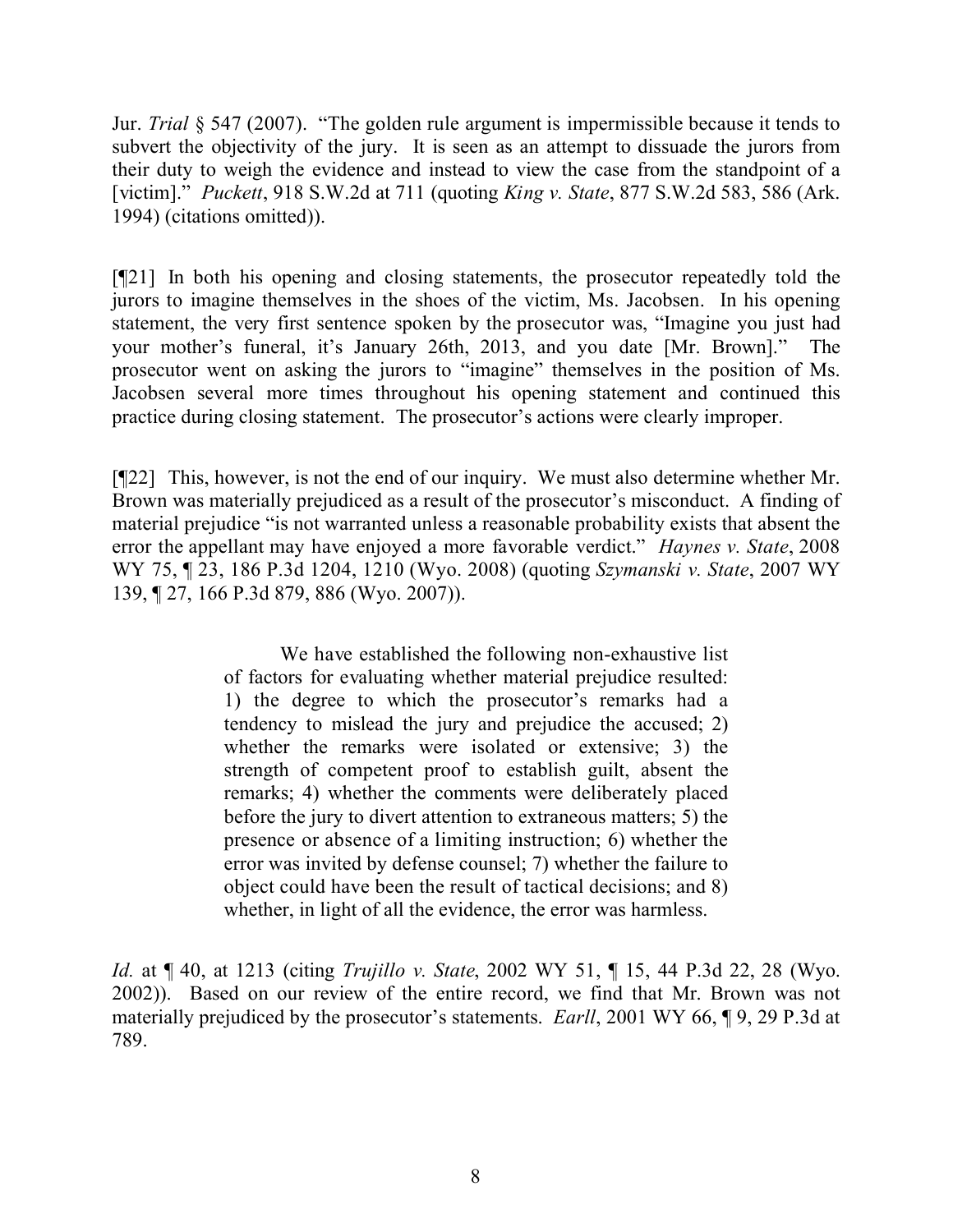[¶23] The comments made by the prosecutor did not have the effect of misleading the jury. While improper to argue that the jury should be placed in the shoes of the victim, the statements made by the prosecutor were all demonstrated through evidence received at trial.

> [W]here the references to the victim or his or her family are based on the evidence or on facts already known to the jury they are not improper, and it is not improper for the prosecuting attorney to embellish his or her argument with certain oratorical flourishes, even though such argument does not adhere strictly to a mere recital of the evidence, at least where he or she does not introduce a matter which is outside the record or which is solely calculated to arouse the passions of the jury.

75A Am. Jur. *Trial* § 556 (2007).

[¶24] The State produced extensive competent evidence establishing Mr. Brown's guilt, absent any remarks made by the prosecutor. The prosecution established that Mr. Brown struck Ms. Jacobsen causing her jaw to break and inflicting serious bodily injury. Additionally, the trial testimony demonstrated that Ms. Jacobsen was not an aggressor, thereby barring any claim of self-defense by Mr. Brown with respect to Ms. Jacobsen. Moreover, the comments were not designed to divert the jury's attention to extraneous matters. In fact, the intent seems to have been to focus the jury's attention on specific portions of the evidence presented.

[¶25] While there was no instruction specifically limiting the prosecutor's statements, the district court did instruct the jury twice that its decision was not to be ruled by sentiment, conjecture, sympathy, passion or prejudice. The district court also advised the jury, "As to any statement made by counsel in explanation or argument concerning the facts in this case, you must not regard such a statement as evidence[.]"

[¶26] The error was not invited by defense counsel; however, counsel for Mr. Brown failed to object to the prosecutor's argument. Mr. Brown claims that defense counsel failed to object due to tactical considerations. We are unconvinced by this explanation considering that Mr. Brown neglected to address this specific complaint in his motion for a new trial.